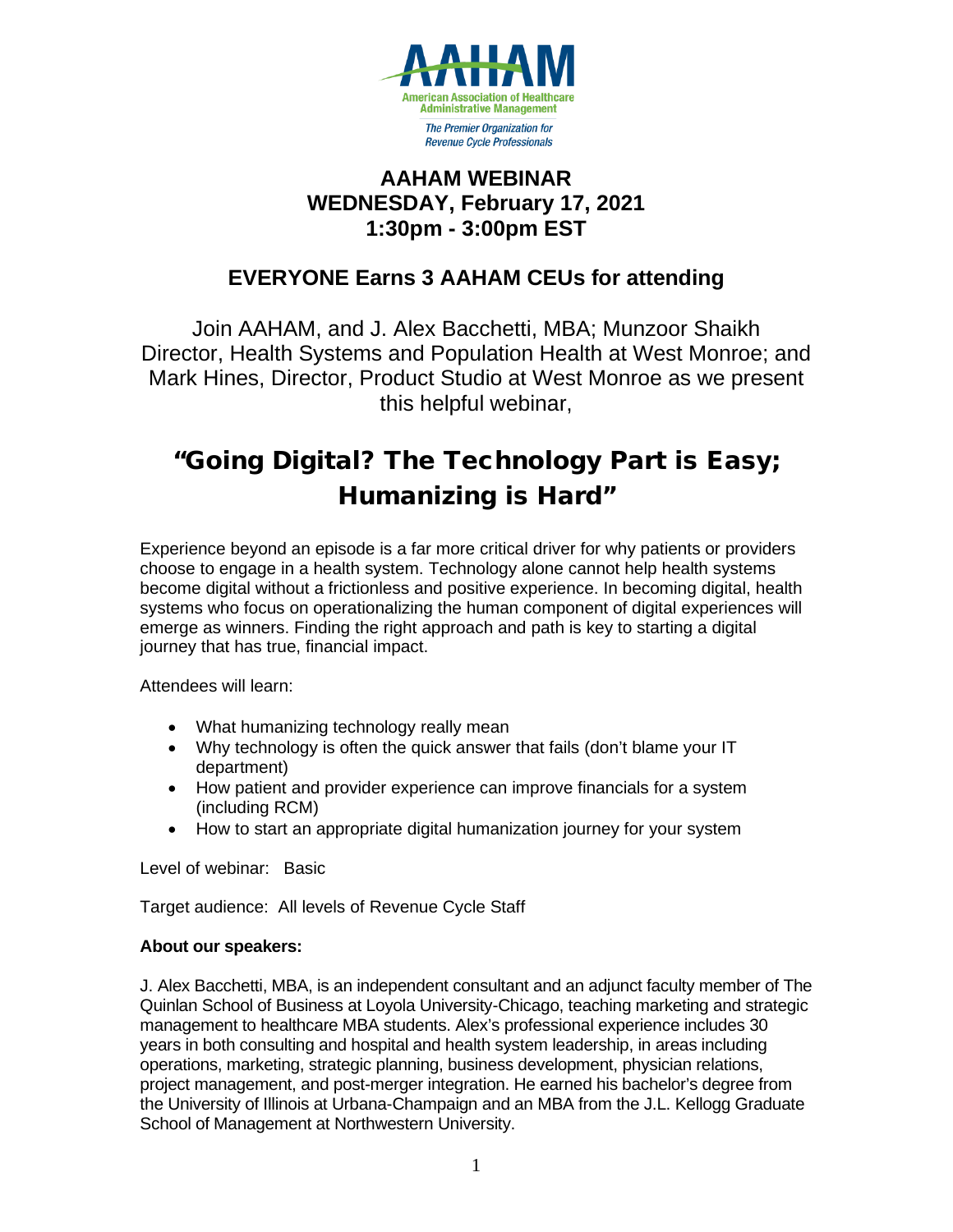Munzoor Shaikh is a Senior Director and leads the Health Systems Practice. His key area of focus for Health Systems is Digital Transformation Strategy and Implementation, transformation to value based care using analytics and population health clinical processes, M&A transactions and Patient Access Center transformation. He has supported over 250 due diligence transactions and several dozen post-close mergers/divestitures. Munzoor has more than 20 years of consulting experience in management and technology. Munzoor earned a Master of Business Administration degree from the University of Chicago Booth School of Business and a Bachelor of Science degree in chemical engineering from the University of Illinois.

Mark Hines is Director, Product Studio at West Monroe. Over the course of his career, Mark has developed distinctive expertise in business and technology disciplines that drive digital transformation. These include digital strategy, technical architecture, program management, executive leadership, process engineering, user experience, web strategy, social strategy, content strategy, and marketing automation. He is also an accomplished team leader with a proven track record of facilitating the success of people with whom he works.

This webinar includes a presentation, Q&A period, and handout provided via email. The registration is for one line, if multiple lines are to be used, a separate registration must be submitted. The audio conference format permits an unlimited amount of people to listen in from one phone. Everyone earns CEUS for attending, so feel free to gather up your whole team! You will receive a CEU submission form for yourself and your entire group of listeners with your confirmation.

This webinar costs \$35 for AAHAM National members and \$99 per line for non-AAHAM members. If you are having issues registering, please contact Moayad Zahralddin at [moayad@aaham.org.](mailto:moayad@aaham.org)

#### *Join as a National Member today, registration for this webinar will be included for free!*

We apologize but we do not invoice nor accept purchase orders. Registrations must be received on or before February 11, 2021. We are unable to accept registrations after that date

The Friday before the webinar we will email the registrant the confirmation, handouts, dial-in number, passcode and CEU submission form. Reminders will also be sent the week of the webinar. On the program date…it's easy, just call in at the scheduled time and enter your passcode.

> *AAHAM…Providing Excellence in the Business of Healthcare Certification*•*Compliance* •*Leadership Development*•*Networking*•*Advocacy*